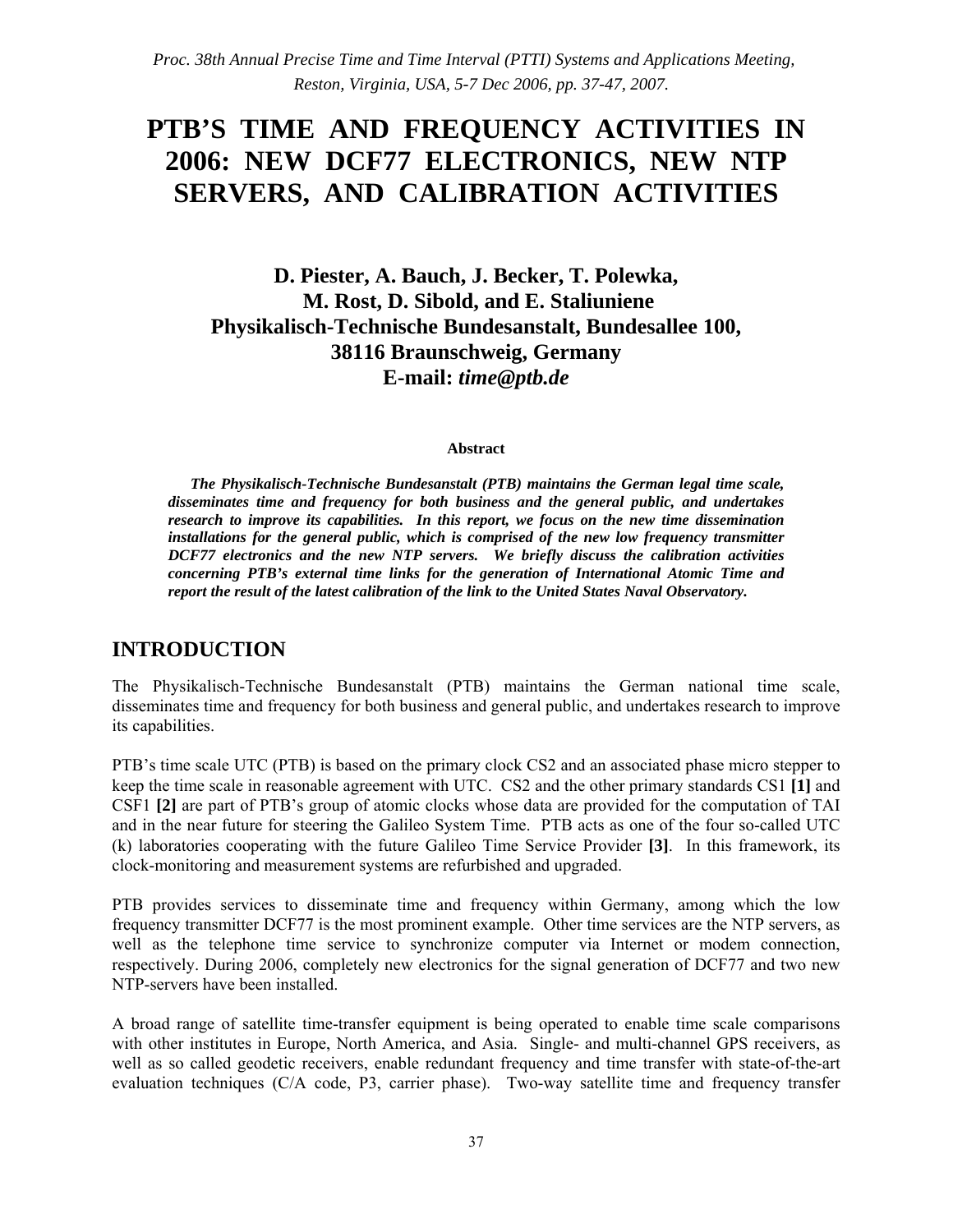(TWSTFT) is being routinely performed with several European and US stations. On the initiative of NICT, a TWSTFT link was established between NICT and PTB in July 2005 **[4]**. Investigations of the link characteristics show a higher stability compared to GPS time transfer **[5]**. During the last 2 years, PTB has upgraded its TWSTFT and GPS capabilities in order to achieve better reliability and robustness against system failures. Several calibration campaigns have been performed, partly with substantial support of USNO and BIPM, which allowed verification of the uncertainty for time transfer using PTB's current equipment.

Here we present achievements and new developments concerning the new DCF77 electronics, the new NTP-server, and, briefly, the calibration of the international time links, i.e. the result of the latest calibration of the TWSTFT links to the USNO. Status of the primary fountain clock CSF1 and progress of the development of the new CSF2 **[6]**, as well as the status of the optical frequency standards and measurement techniques **[7]**, will not be addressed in this report.

## **DCF77 – NEW ELECTRONICS AND ADDITIONAL INFORMATION CONTENT**

Legal time and standard frequency are disseminated via the low frequency transmitter DCF77 as an infrastructural service of the state. The service, with a standard frequency at 77.5 kHz, and coded time information has been broadcast via transmitter facilities operated by T-Systems Media Broadcast under contract. Time information is broadcast as amplitude modulation (AM) and phase modulation (PM). While the AM is widely used for applications with uncertainty requirements not below 1 ms, the PM code allows one to refer clocks to UTC (PTB) at the level of 10 µs. General information concerning DCF77 can be found in Ref. **[8]**, the PM modulation is described in detail in Ref. **[9]**, and for publications in German language one should see Ref. **[10]**.

A completely new electronic control unit was installed during summer 2006 and was put into routine operation in September. In Fig. 1, the new control unit is shown while under construction. The transmitted signal is generated, as in the previous setup, with three independent atomic clocks as inputs to three time code generators, from which one is chosen as the main source and one as a backup. In regular operation, the carrier phases of all outputs are kept in mutual agreement within a few tenths of a µs. However, in the case of a malfunction, a switch matrix discards the corresponding output or switches all outputs off if there is no coincidence between the two remaining generators in order to prevent a false transmission.

No changes in the signal structure have been introduced. As published before **[11]**, the information content of 14 amplitude modulated bits, which are transmitted during the seconds 1 to 14, is no longer provided by PTB (see Fig. 2 for the current coding scheme and Ref. **[12]** for a detailed description). Under responsibility of the Federal Office of Civil Protection and Disaster Relief (the German Bundesamt für Bevölkerungsschutz und Katastrophenwarnung, BBK), warnings to the population can be transmitted using these 14 bits. Negotiations are still ongoing and at present no decision has been made as to whether DCF77 will be used for that purpose or not. As a further extension of the information content transmitted by DCF77, weather information has been provided under responsibility of Meteo Time GmbH since November 2006 **[13]**. The same 14 bits are employed in a way that ensures compatibility with the transmission protocols of the warning messages. The Meteo Time service is also available on the Swiss low frequency transmitter HBG **[14]**.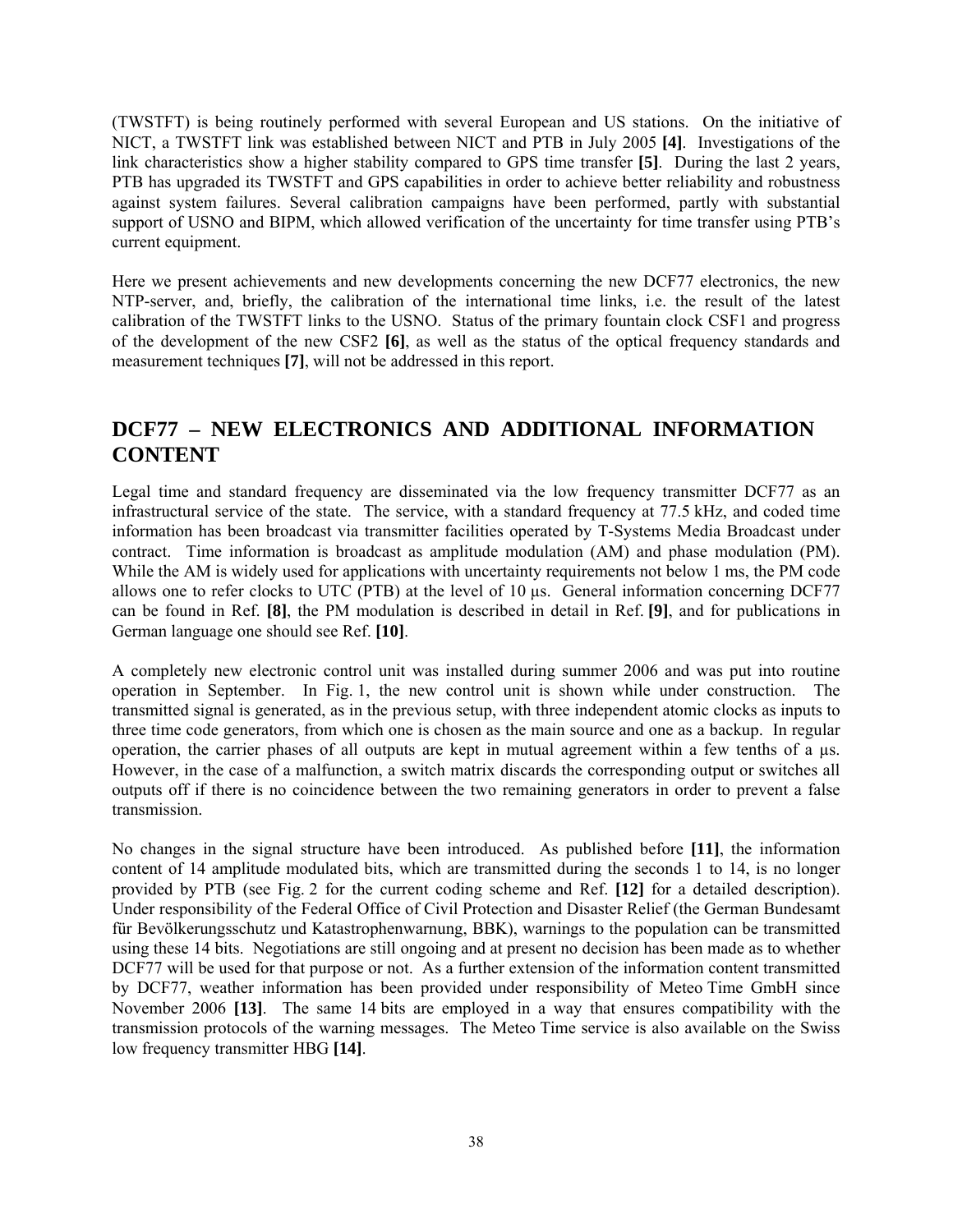

Figure 1. New electronic control during construction. As a detail, one can see in racks 1 to 3 the three signal generators and temporarily only two atomic frequency standards.



Figure 2. Current coding scheme of the DCF77 time code frame. For a detailed description, see Ref. **[8]**, **[12]**, or, in the German language, **[10]**.

#### **NTP – NEW SERVERS**

Two new NTP servers (see Fig. 3) were put into operation in early 2006 to replace the ones which were in use since April 1999. As before, UTC (PTB) can be obtained at *ptbtime1.ptb.de* or *ptbtime2.ptb.de*. UTC (PTB) is fed into the servers by time code generators and direct 1pps inputs. For control purposes, UTC (PTB) can be received from a DCF77 radio clock (ptbtime1; see Fig. 4), and the NTP servers use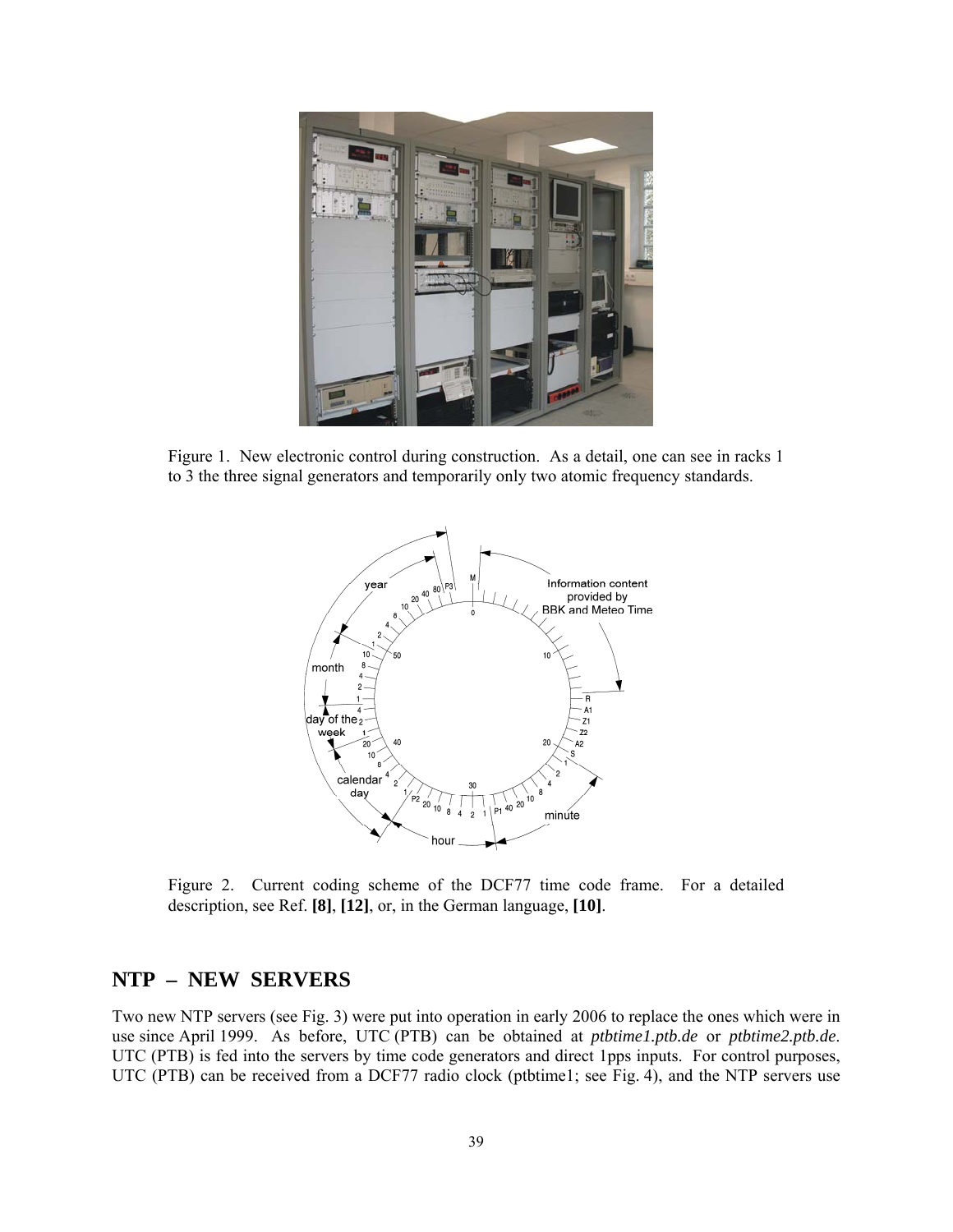each other as an additional backup reference. ptbtime1 (ptbtime2) is equipped with a Pentium Mobile 1600 MHz (600 MHz) processor, respectively, handling 700 (300) queries per second at present. One of the old NTP servers is still in use, answering 250 queries per second.



Figure 3. New NTP servers ptbtime1 (lower) and ptbtime2 (upper).



Figure 4. Connection of ptbtime1 to UTC (PTB).

In Fig. 5, one week of time stamp records from October 2006 of the NTP servers with different sources (October 2006) is depicted. Time of arrival measurements of different remote sources with respect to the respective internal server system clock of ptbtime1 and ptbtime2 are recorded. ptbtime1 has a significant smaller phase fluctuation than ptbtime2 (Fig. 5 a). The absolute frequency distribution of the phase (Fig. 5 b) of ptbtime1 does not exceed 5  $\mu$ s, although ptbtime2's phase shows variations up to 20  $\mu$ s and a diurnal component. This has a significant impact on the absolute frequency distribution shown in Fig. 5 b). The distribution flattens further if we compare both servers via the PTB intranet. For a comparison with remote NTP servers, we chose INRIM (*ntp1.inrim.it*) as a European reference and USNO (*ntp0.usno.navy.mil*) for an intercontinental connection. Comparisons with external NTP servers (lower graph) show significantly larger scatter than the internal synchronization data through the PTB intranet. One can identify two kinds of features in the time difference comparisons (Fig. 5 c): There are time jumps on the order of 1 ms, which may be due to changes of the delay asymmetry of the transmission path through the Internet, and a diurnal increase of the data scatter during working days (MJD 54024 to 54028, inclusive).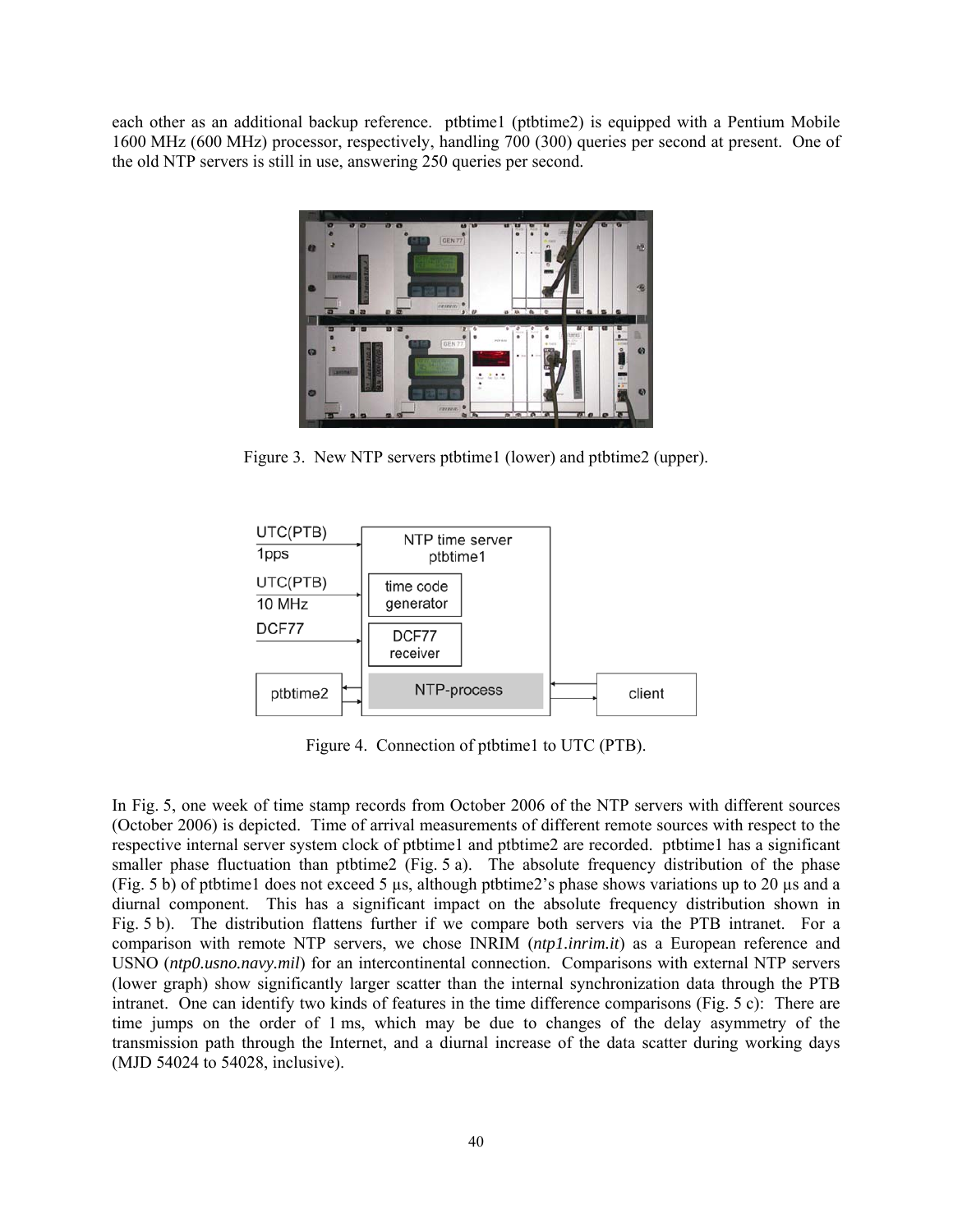

Figure 5. One week (MJD 54025 corresponds to 17 October 2006) of time stamp records with different sources. Time series plot (a) and histogram (b) of comparisons of the internal clock of ptbtime1 and ptbtime2 with the 1pps input UTC (PTB) and ptbtime2 as it is received via the PTB intranet by ptbtime1. Comparison of PTB's NTP server with external servers (c) and (d).

A summary a time deviation (TDEV) analysis of the data displayed in Fig. 5 a) and c) is shown in Fig. 6. For the remote connections, the data base was shortened to the period MJD 54026.0 to 54030.0 to exclude the jumps from the analysis. This may reduce the weight of the diurnal scatter during working days, but gives a realistic estimate for the necessary stability of the PTB time servers. The TDEV values for internal measurements (ptbtime1 – UTC (PTB), ptbtime2 – UTC (PTB), ptbtime1 – ptbtime2 ) are well below  $10^{-5}$ 

s at all computed averaging times. At the same time, the instability of the answers of remote NTP servers are at the  $10^{-4}$  s level or even below.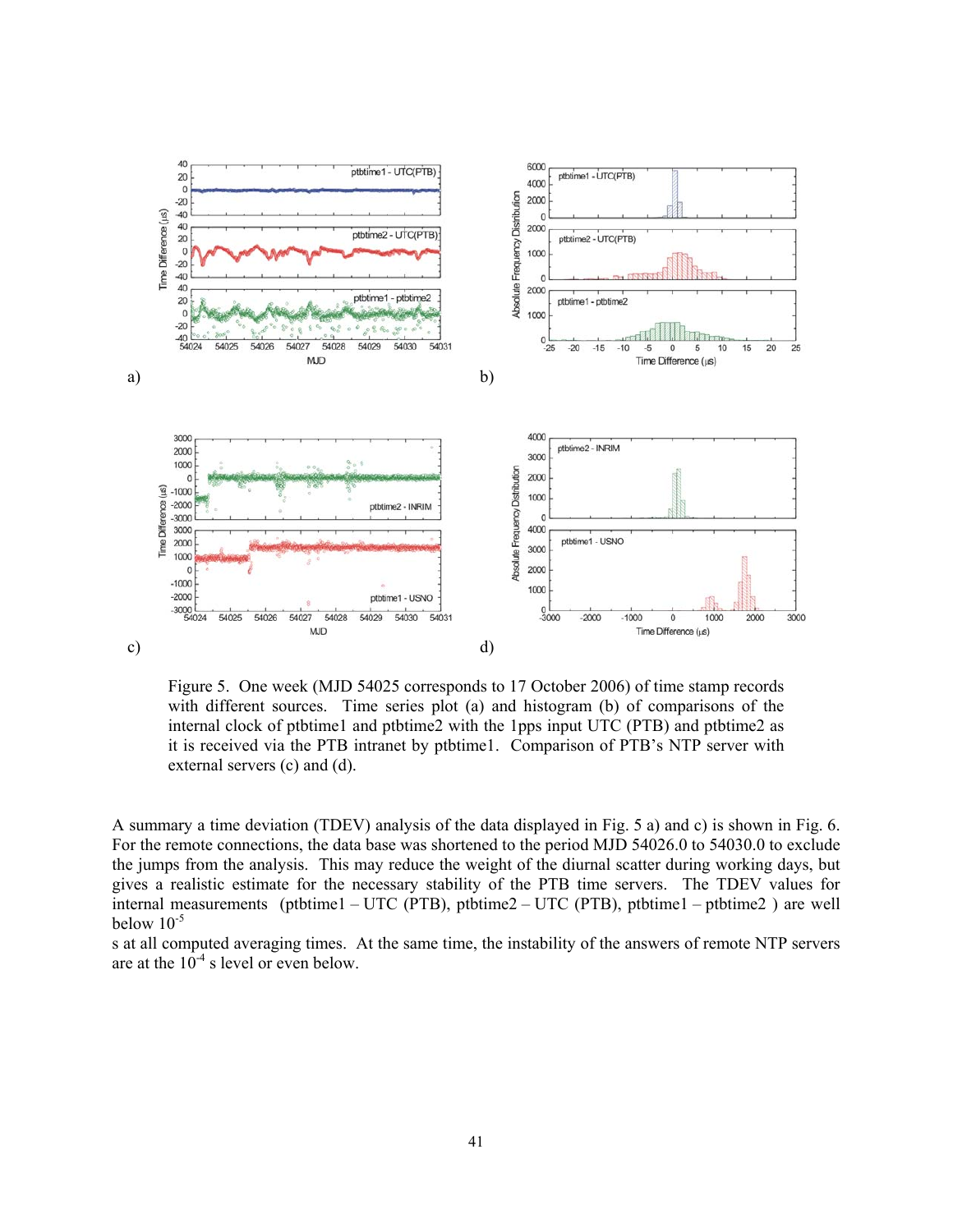

Figure 6. Time deviation (TDEV) plot of the data displayed in Fig. 4. For details, see the text.

#### **PARTICIPATION IN INTERNATIONAL CALIBRATION CAMPAIGNS**

During the last 2 years, PTB participated in several international calibration campaigns to determine internal delays of the time transfer equipment, for both TWSTFT and GPS, which is needed for the contribution to International Atomic Time. In Table 1, the 2005/2006 activities in which PTB participated are summarized. As a result, uncertainties  $(u<sub>B</sub>)$  of about 5 nanoseconds were commonly achieved for GPS C/A time transfer techniques **[15]** and uncertainties around 1 ns were achieved in TWSTFT calibration campaigns **[16,17]**. In the following, the results of the latest calibration of the TWSTFT link between the USNO and PTB are reported.

| Date           | Technique        | Organizer/Participiants      | Reference       |  |
|----------------|------------------|------------------------------|-----------------|--|
| May 2005       | <b>TWSTFT</b>    | USNO, PTB                    | [16]            |  |
| October 2005   | GPS C/A          | <b>BIPM</b>                  |                 |  |
| November 2005  | <b>TWSTFT</b>    | PTB, SP, VSL, NPL, OP, INRIM | [17]            |  |
| January 2006   | <b>TWSTFT</b>    | <b>USNO, PTB</b>             | this report     |  |
| May 2006       | <b>TWSTFT</b>    | TUG, PTB, METAS              | to be published |  |
| June 2006      | <b>GPS TAIP3</b> | <b>BIPM</b>                  |                 |  |
| September 2006 | GPS C/A          | <b>BIPM</b>                  |                 |  |

Table 1. Participation in calibration campaigns.

As in previous years, USNO has conducted the calibration of the time transfer link USNO – PTB by operating a pre-calibrated traveling station (TS) at PTB. By this means, a temporary TWSTFT link between USNO and PTB was established. The calibration requires two steps, which are depicted in Fig. 7. The TS station was operated first at USNO to determine the common clock difference (measurement A, Fig. 6) and then second at PTB performing a true time transfer (measurement B, Fig. 6)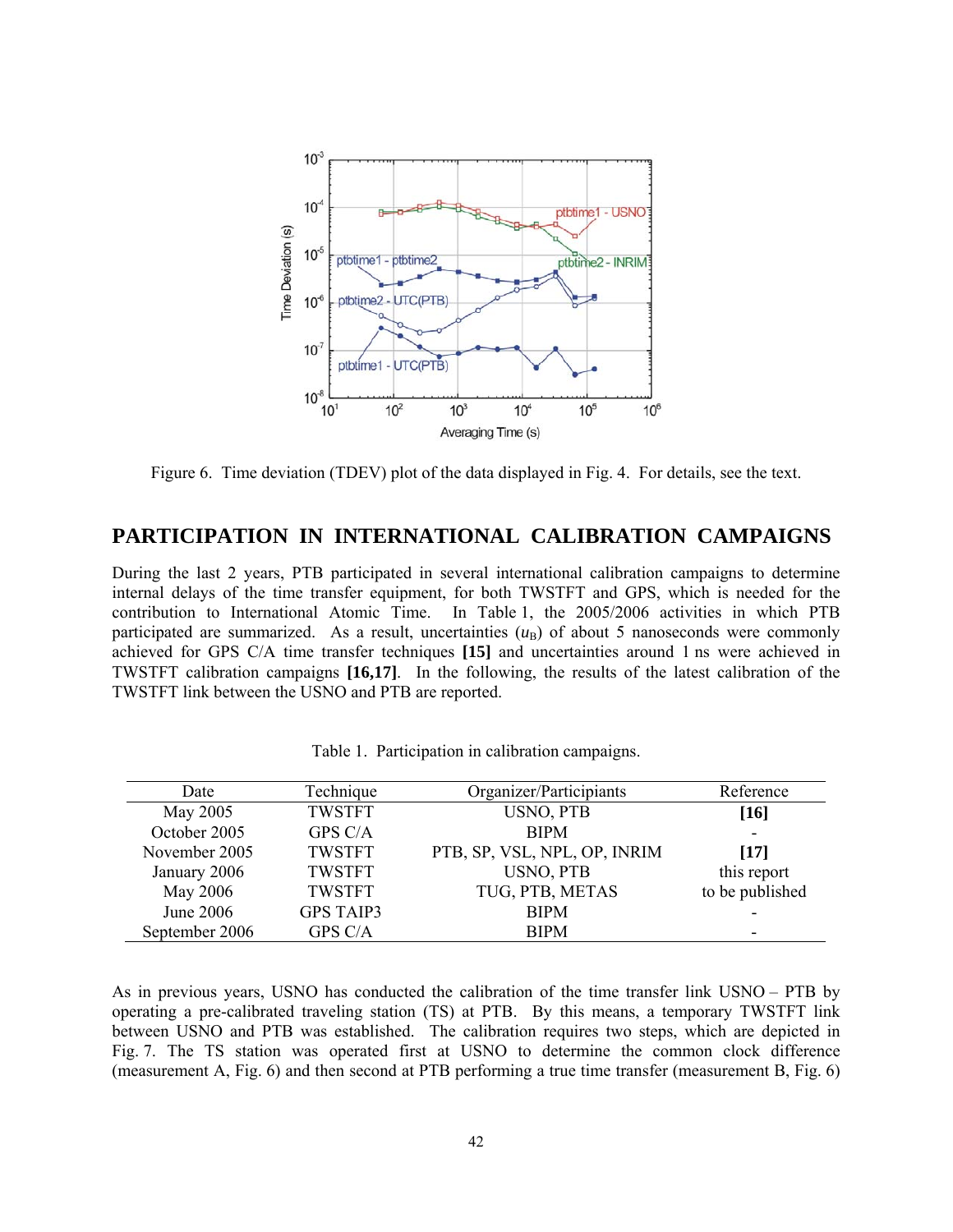in parallel to a time link to be calibrated (LTBC). In Fig. 6, LTBC is a link using the same satellite. This is not mandatory. In the series of calibration exercises, both existing TWSTFT links to the USNO were calibrated, one in the X-band, using the same satellite as TS, and one in the Ku-band. Measurement A was repeated after finishing the calibration trip, to estimate the stability of the TS during the whole trip. Different hardware configurations were employed to ensure redundancy in case of the operation failure of single components.



Figure 7. Schematic of the setup of the traveling TWSTFT station (TS) sequentially operated at USNO and PTB.

At the time of the calibration experiment, both routinely operated links, in Ku-band and X-band, respectively, had already been calibrated. The time transfer data are depicted in Fig. 8 as blue squares and red diamonds, respectively. The results of the true time transfer using the TS are shown as orange or yellow diamonds, representing the main and the backup TS setup, respectively. Differential calibration corrections were calculated by subtracting every TS data point from the interpolation of the two close-by data points of the regular TWSTFT sessions. Differential corrections of -2.0 ns (-1.4 ns) for the Ku-band (X-band) link were determined using the main TS setup. The results using the backup setup perfectly agree within 0.1 ns. Combined uncertainties of 0.9 ns were estimated for both links, following the same procedure as employed in previous calibration campaigns **[16,17]**. The overall uncertainty of the calibration constants can be calculated using the following equation:

$$
U = \sqrt{u_{A,1}^2 + u_{A,2}^2 + u_{B,1}^2 + u_{B,2}^2 + u_{B,3}^2} \,,\tag{1}
$$

where  $u_{A,1}$  reflects the statistical uncertainty of the common clock determination;  $u_{A,2}$  is the statistical uncertainty of the measurements at the remote site  $B_{TS}$  and  $B_{LTBC}$ . The systematic contributions reflect the stability of the TS as well as the stability of the home station of USNO and are contained in  $u_{B,1}$ . The connection to the local time scale UTC requires one time interval measurement. We have to account for this by applying  $u_{B,2} = 0.5$  ns according to the time interval counter specifications.  $u_{B,3}$  reflects all other systematic errors, e.g. the stability of the connection to the local UTC (0.1 ns), Tx/Rx-power, and  $CN_0$ (overall 0.1 ns). The results are summarized in Table 2. The corrections are applied to the TWSTFT time transfer data rounded to one decimal.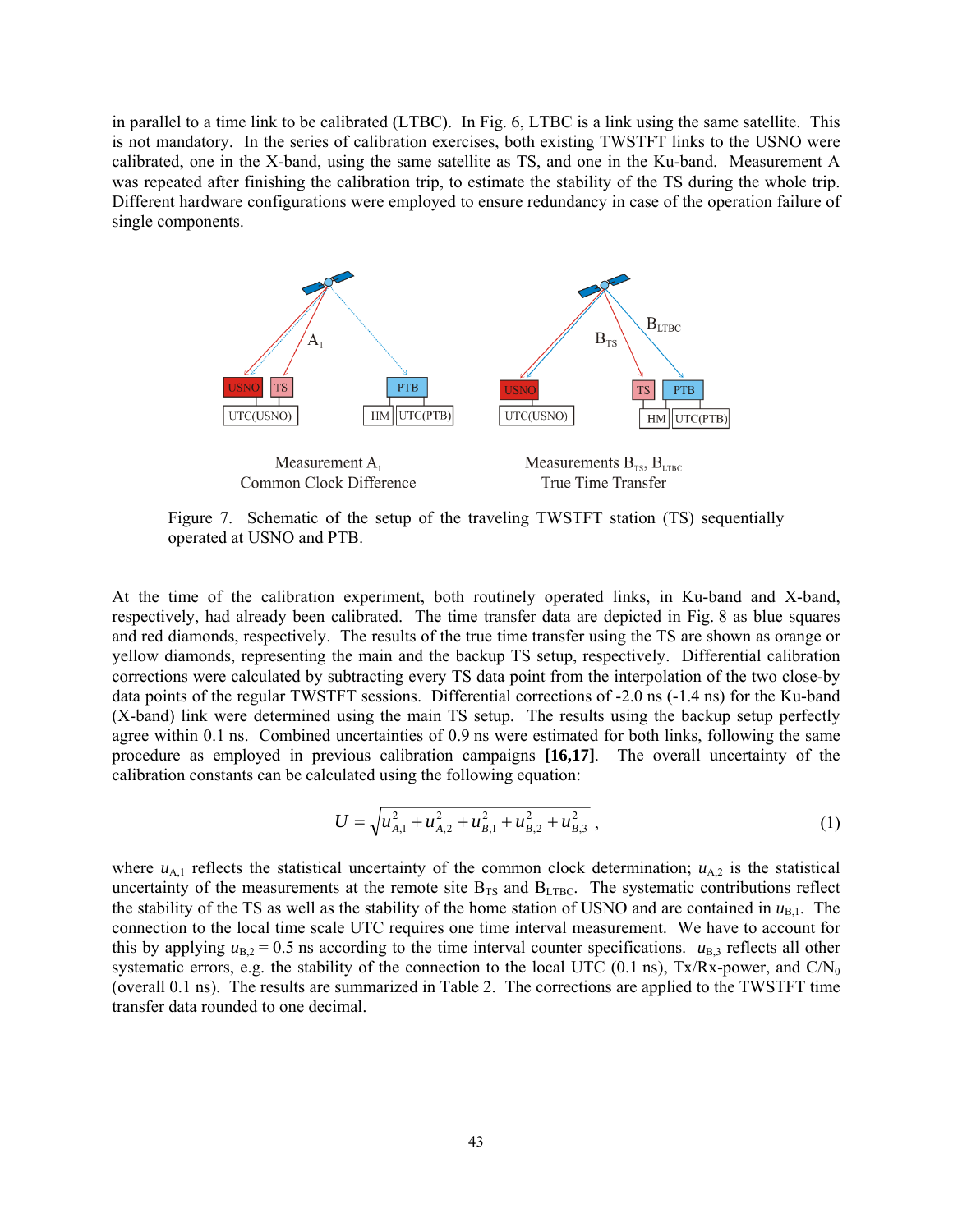

Figure 8. Comparison of the time scales UTC (USNO) and UTC (PTB) using three TWSTFT links established during the calibration campaign in January 2006: routine Kuband (blue squares) and routine X-band (red diamonds), TS X-band (yellow and orange diamonds).

Table 1. Uncertainty budget (1-sigma) of the calibration of the two TWSTFT links between USNO and PTB. The corrections are applied to the TWSTFT data rounded to one decimal.

| Link    | $u_{A}$ | $u_{A,2}$ | $\mu_A$ | $u_{\rm B}$ | $u_{B,2}$ | $u_{\rm B}$    | $\mu_{\rm B}$ |       |
|---------|---------|-----------|---------|-------------|-----------|----------------|---------------|-------|
| Ku-band | 103     | 196       | 0.221   | 0.670       | $0.5\,$   | <sup>141</sup> | 0.849         | 0.877 |
| X-band  | 0.103   |           | 0.200   | 0.670       | 0.5       | .141           | 0.849         | 0.872 |

In Fig. 9, the long-term records of the differential corrections of the TWSTFT links UTC(PTB) – UTC(USNO) are depicted. The graph is an update to the results published in 2005 **[16]**. The error bars of the differential corrections to be applied to the TWSTFT links reflect the estimated uncertainty of the calibration. The gray bars represent the estimated uncertainty of the link at the day of calibration, including uncertainties due to data bridging. The differential correction of the January 2006 calibration is relatively large compared with older results, which justifies the motivation to conduct calibrations once or twice per year.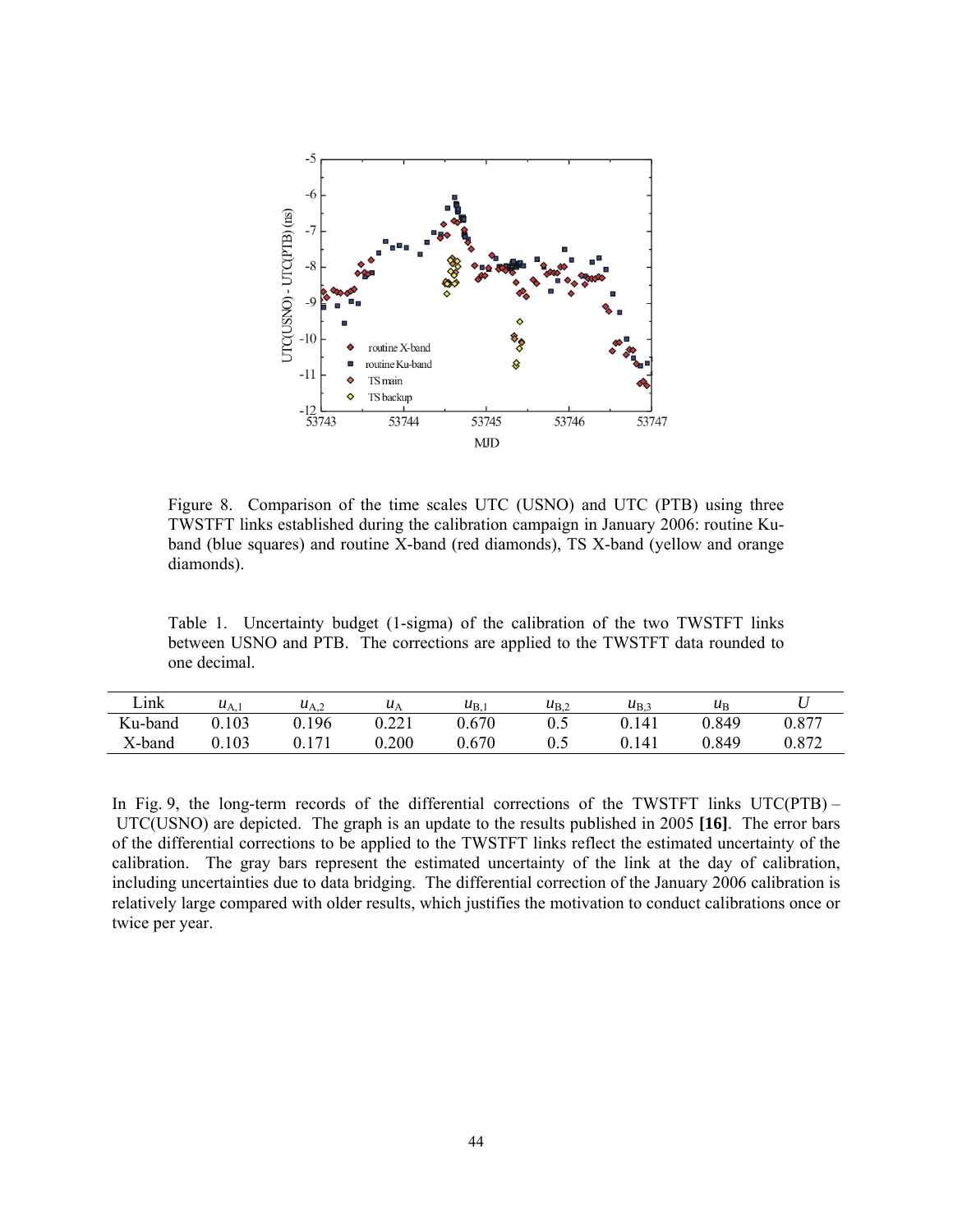

Figure 9. Differential corrections applied to the routine TWSTFT links. The error bars reflect the estimated uncertainty of the link at the day of calibration, including the uncertainty due to data bridging.

#### **ACKNOWLEDGMENT**

The results presented in this report are part of the fruitful collaboration between the U.S. Naval Observatory (USNO) and PTB. The authors appreciate the support of the USNO, especially the efforts of Angela McKinley, Lee Breakiron, Demetrios Matsakis, Jim Rogers, and Alan Smith, which was substantial for the success of the TWSTFT calibration campaigns. We take the opportunity in this laboratory report to provide the latest results to a broader interested community.

#### **DISCLAIMER**

The Physikalisch-Technische Bundesanstalt as a matter of policy does not endorse any commercial product. The mentioning of brands and individual models seems justified here, because all information provided is based on publicly available material or data taken at PTB and it will help the reader to make comparisons with his own observations.

#### **REFERENCES**

- **[1]** A. Bauch, 2005, *"The PTB primary clocks CS1 and CS2,"* **Metrologia, 42,** S43-S54.
- **[2]** R. Wynands and S. Weyers, 2005, *"Atomic fountain clocks,"* **Metrologia, 42,** S64-S79.
- **[3]** R. Hlaváč, M. Lösch, F. Luongo, and J. Hahn, 2006, *"Timing Infrastructure for Galileo System,"* in Proceedings of the  $20<sup>th</sup>$  European Frequency and Time Forum (EFTF), 27-30 March 2006, Braunschweig, Germany, pp. 391-397.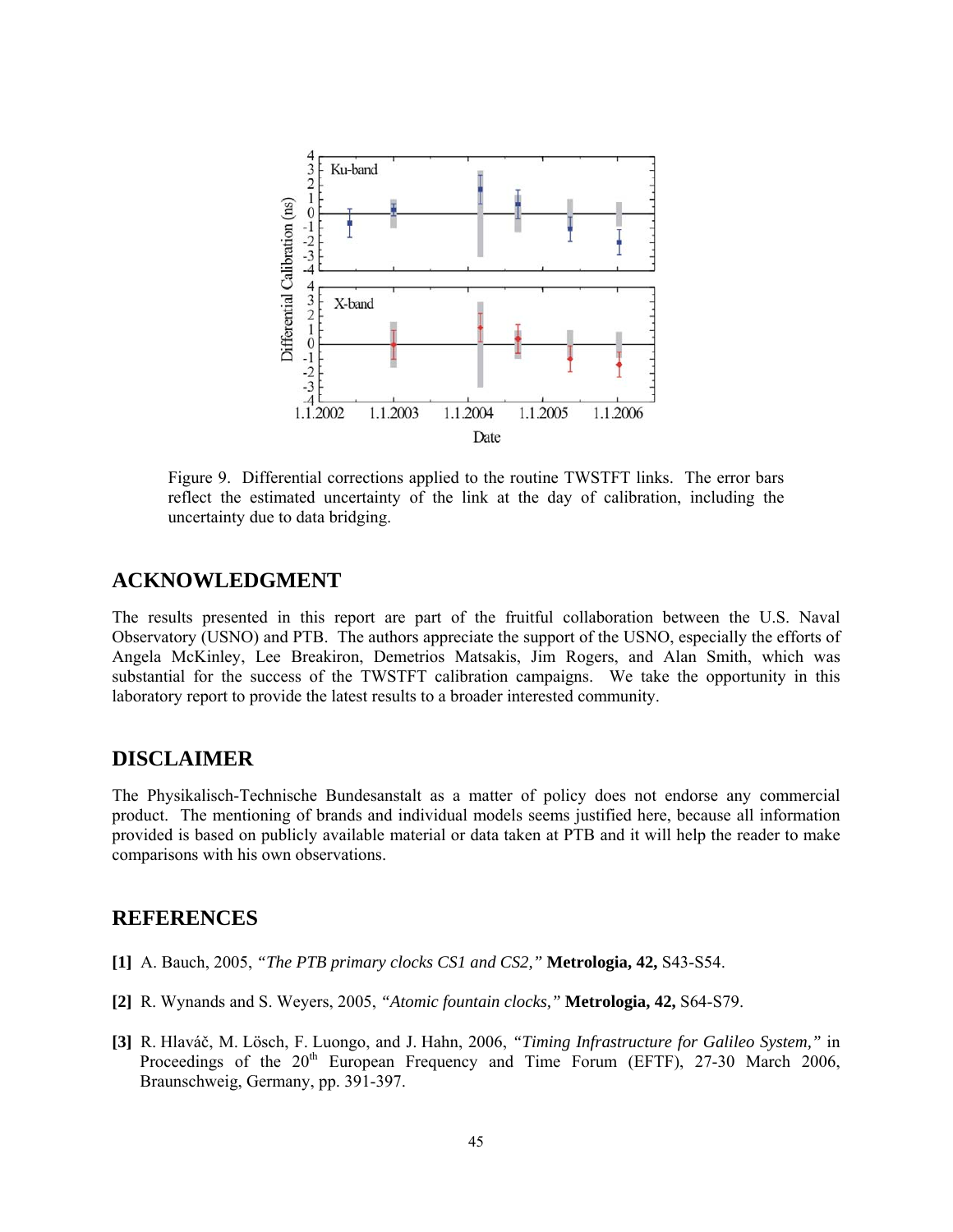- **[4]** H. Maeno, M. Fujieda, D. Piester, A. Bauch, M. Aida, Q. T. Lam, T. Gotoh, Y. Takahashi, 2006, *"Establishment of a TWSTFT link between Asia and Europe connecting NICT and PTB,"* in Proceedings of the  $20<sup>th</sup>$  European Frequency and Time Forum (EFTF), 27-30 March 2006, Braunschweig, Germany, pp. 575-579.
- **[5]** M. Fujieda, T. Gotoh, M. Aida, J. Amagai, H. Maeno, D. Piester, A. Bauch, and S. H. Yang, *"Long Baseline TWSTFT Between Asia and Europe,*" in Proceedings of the 38<sup>th</sup> Annual Precise Time and Time Interval (PTTI) Systems and Applications Meeting, 5-7 December 2006, Reston, Virginia, USA (U.S. Naval Observatory, Washington, D.C.), pp. 497-508.
- **[6]** R. Wynands, D. Griebsch, R. Schröder, and S. Weyers, 2006, *"Current status of PTB's new caesium fountain clock CSF2*," in Proceedings of the 20<sup>th</sup> European Frequency and Time Forum (EFTF), 27-30 March 2006, Braunschweig, Germany, pp. 200-202.
- **[7]** C. Tamm, B. Lipphardt, H. Schnatz, R. Wynands, S. Weyers, T. Schneider, and E. Peik, 2006,  $\mu$ <sup>171</sup>Yb<sup>+</sup> single-ion optical frequency standard at 688 THz," in Proceedings of the 20<sup>th</sup> European Frequency and Time Forum (EFTF), 27-30 March 2006, Braunschweig, Germany, pp. 293-297.
- **[8]** F. Riehle, 2004, **Frequency Standards; Basics and Applications** (Wiley-VCH, Weinheim).
- **[9]** P. Hetzel, 1988, *"Time dissemination via the LF Transmitter DCF77 using a pseudo-random phaseshift keying of the carrier,*" in Proceedings of the  $2<sup>nd</sup>$  European Frequency and Time Forum (EFTF), March 1988, Neuchâtel, Switzerland, pp. 351-364.
- **[10]** D. Piester, P. Hetzel, and A. Bauch, 2004, *"Zeit- und Normalfrequenzverbreitung mit DCF77*,*"* **PTB-Mitteilungen, 114**, 343-366.
- **[11]** D. Piester, A. Bauch, J. Becker, and T. Polewka, 2005, *"Time and Frequency Activities at the Physikalisch-Technische Bundesanstalt,"* in Proceedings of the 36th Annual Precise Time and Time Interval (PTTI) Systems and Applications Meeting, 7-9 December 2004, Washington, D.C., USA (U.S. Naval Observatory, Washington, D.C.), pp. 179-188.
- **[12]** ITU-R Recommendations: TF-583-6 "*Time Codes"* and TF.768-6 "*Standard frequency and timesignals"* (ITU, Geneva); see: *http://www.itu.int/ITU-R/Study-Groups/rsg7/index.asp*
- **[13]** *http://www.meteotime.ch*
- **[14]** *http://www.metas.ch*
- **[15]** B. Guinot and E. F. Arias, 2005, *"Atomic time-keeping from 1955 to the present,"* **Metrologia, 42,** 2005, S20-S30.
- **[16]** D. Piester, A. Bauch, J. Becker, T. Polewka, A. McKinley, L. Breakiron, A. Smith, B. Fonville, and D. Matsakis, 2005, *"Two-Way Satellite Time Transfer between USNO and PTB,"* in Proceedings of the 2005 Joint IEEE International Frequency Control Symposium and Precise Time and Time Interval (PTTI) Systems and Applications Meeting, 29-31 Aug 2005, Vancouver, Canada, pp. 316-323.